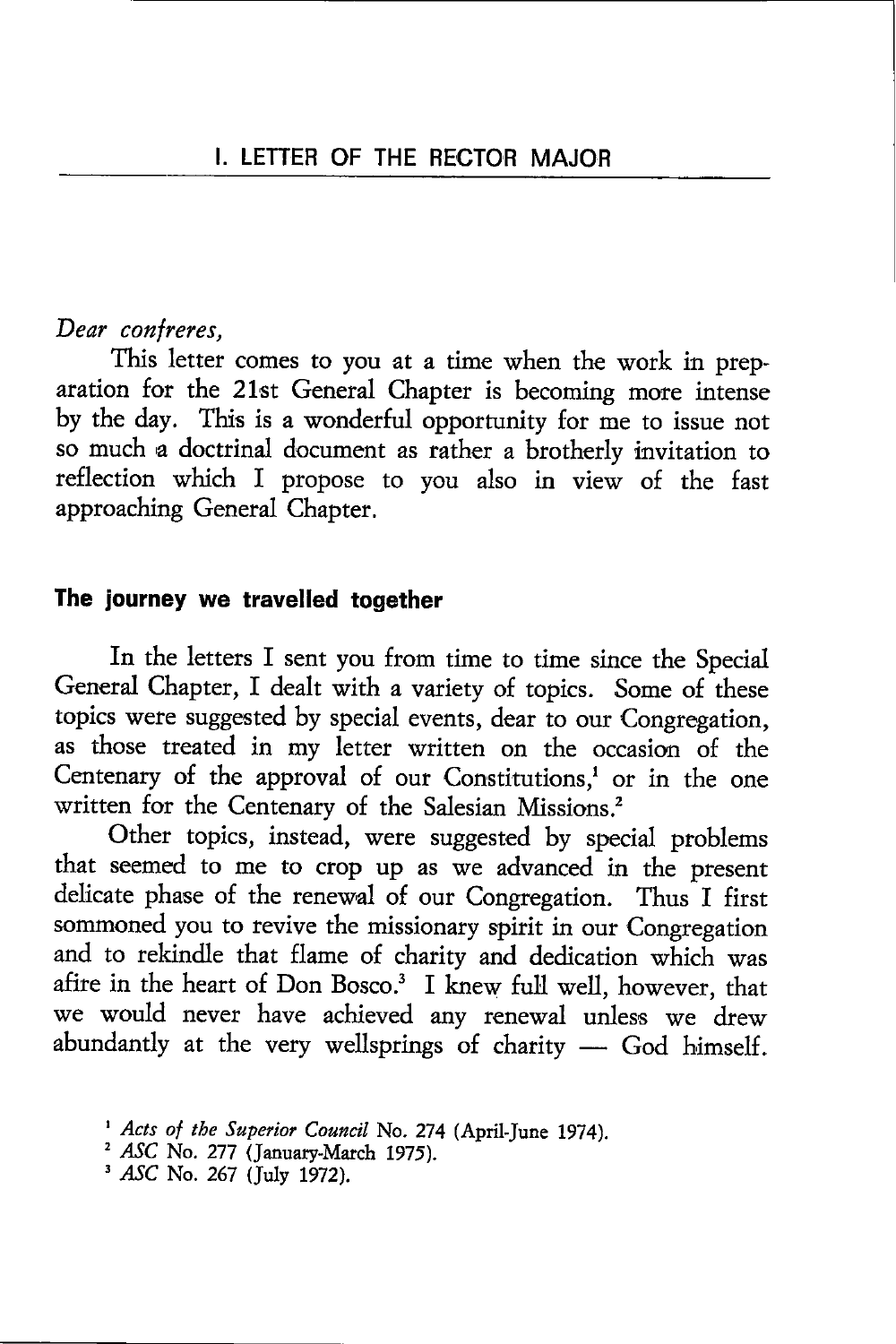For this reason the first letter was followed by others which dealt with prayer — vital indeed for our Congregation<sup>4</sup> — and still with prayer — vital indeed for our congregation — and still<br>by others which called your attention to particular points of the on-going renewal.

At a time when we were confronted with the delicate task of changing our structures, I felt it my duty to issue clear guidelines on "decentralization and unity".<sup>5</sup>

At a time of a serious and alarming vocations crisis, I thought it necessary to discuss with you the vital problem of vocations.<sup>6</sup> Later, when the mounting tide of secularism and materialism was threatening to engulf our religious values, I thought it my responsibility to call you to reconsider the absolute need for spiritual direction, $\bar{y}$  to wage an all-out war on the "bourgeois mentality",<sup>8</sup> to joyously live our lives of Salesian chastity as men consecrated to the Kingdom of God,<sup>9</sup> and then to dedicate ourselves to the urgent work of evangelization.<sup>10</sup>

Since we live in a world in which politics plays an increasingly large and often excessive role in our social lives, I then thought it opportune to fix the extent of the Salesians' responsibility in this field.<sup>11</sup>

Finally, in the midst of a social and ecclesial situation which under certain aspects is fraught with difficulties and frustrations and yet under othets is full of high hopes and marvelous promises, I deemed it useful to exhort you to two typically Christian and Salesian virtues — trust and optimism.<sup>1</sup>

ASC No. 269 (January-March 1973) and No. 270 (April-June 1973)

ASC No. 272 (October-December 1973).

ASC No. 273 (January-March 1974).

ASC No. 281 (January-March 1976)

ASC No. 276 (October-December 1974).

ASC No. 285 (January-March 1977).

<sup>10</sup> ASC No. 279 (July-September 1975).

<sup>11</sup> ASC No. 284 (October-December 1976).

<sup>12</sup> ASC No. 278 (April-June 1975).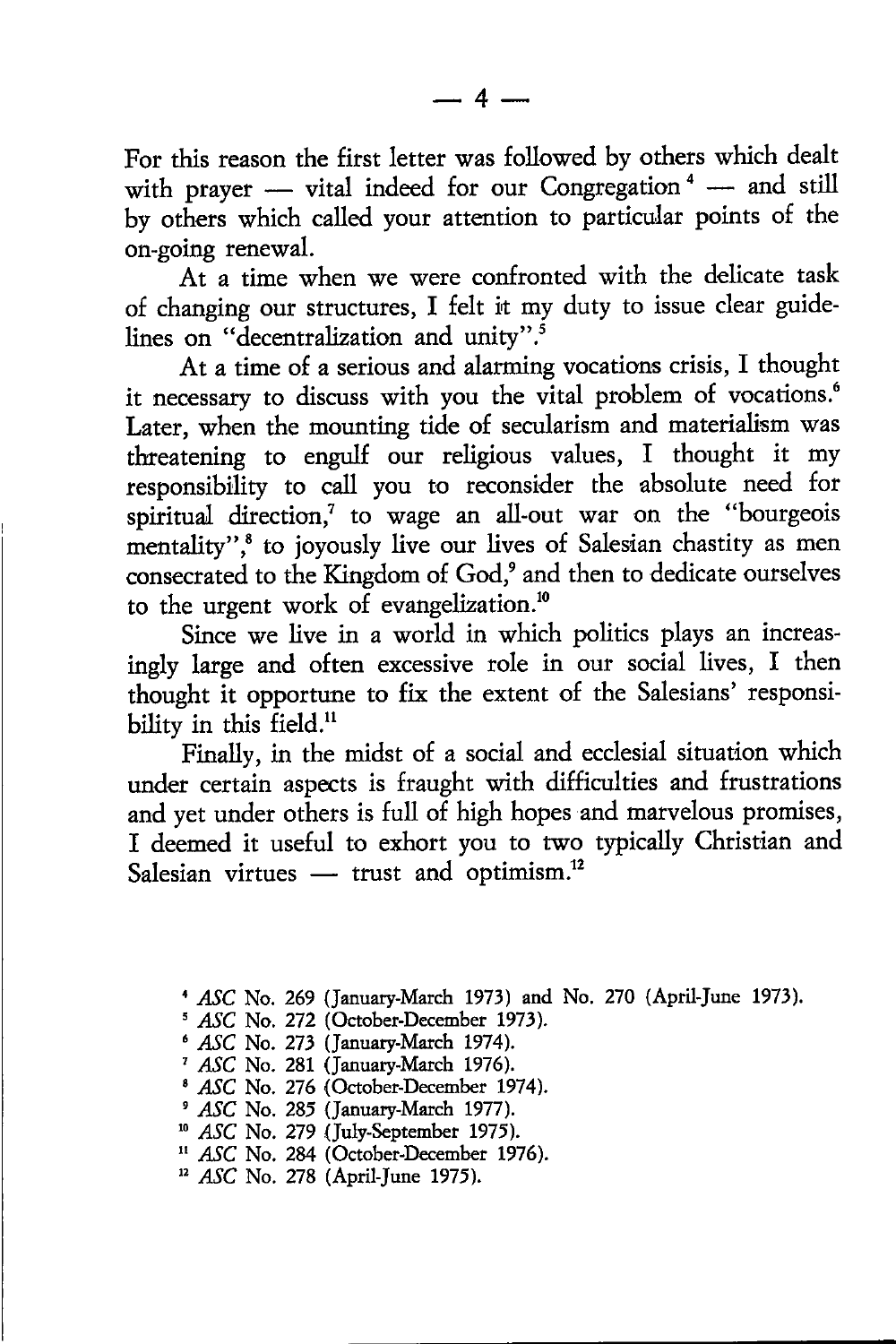## The Ghapter: an occasion for an assessment

The mere list of topics treated in the pages of the Acts in the past should give us a pretty comprehensive picture of the weighty problems which our Congregation has had to face over the last few years, and it should in a way have traced the road to be travelled in order to renew itself in spirit and in action. This was a tiring and at times painful journey indeed, but also productive of inner purification, new ardor and promising initiatives.

The new General Chapter will be a most timely opportunity for the whole Congregation to make a calm and serious-minded assessment of how much has been done and remains to be done, how much has been built up and, perhaps out of some excessive eagerness for renewal, has hastily been torn down without due concenn for finding an adequate substitute, and, finally, how much of what was set down by the Special General Chapter was correctly interpreted and how much, more or less intentionally, was distorted or used to achieve obiectives foreign to the mind of the Chapter itself.

In order to offer you an additional item for your reflection in this reassessment, I would like to dwell with you on a point that seems to me to be of great importance for the life and work of our Congregation. For here is the reef against which even the best efforts at renewal can get shipwrecked, Here is the sinister evil which can really undermine our Congregation. I am referring to individualism.

## THE SINISTER EVIL OF INDIVIDUALISM

I would not want you to believe that, on the whole, the evil of individualism has poppd up iust now. Already in his own days Don Bosco sensed its danger clearly, even though he overlooked it just in order to establish in our Congregation a tradition of obedience, which would not be rigid and impersonal,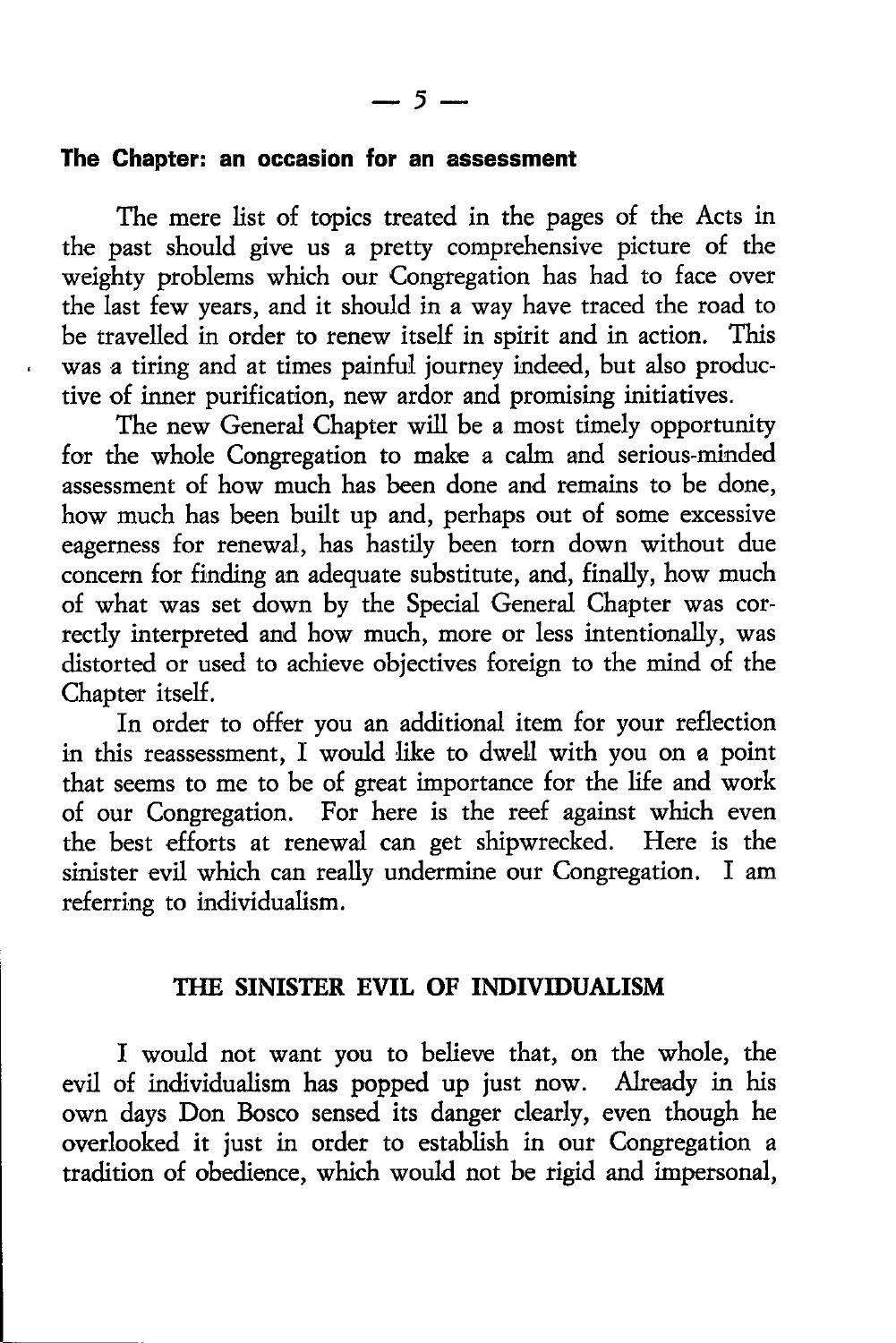but, on the contrary, extremely personalized and wholeheartedly family-like, as it is fitting for members who are bound one to other by bonds of intimate brotherly love rather than by iuridical bonds.

## Wholehearted obedience willed by Don Bosco

When we read the documents regarding our traditional obedience, we see how Don Bosco really wanted a Congregation in which everyone would be ready to make great sacrifices nor m which everyone would be ready to make great sacrifices - not<br>sacrifices of health nor money, nor macerations and penances nor extraordinary fasts, but sacrifices of the will: "The sacrifice that is needed", he said, "is the sacrifice of the will".<sup>13</sup> Don Bosco wanted a Congregation in which none of its members would say, "I would like to have this or that job. Rather let each be ready to do whatever is entusted to him, stay wherever his superiors place him, anh perform his office diligently".<sup>14</sup>

Don Bosco wanted people who would be easily and entirely available — ready to do any kind of works as the circumstances available – ready to do any kind of works as the chemistances his better sons). He wanted people who — to use one of his famous expressions — would "allow themselves to be decapitated" that is, who would obey "without any sort of reservation, promptly, cheerfully and with humility";<sup>15</sup> people who would not only obey the given commands, but anticipate them. This is the obedience of the vado io (I volunteer) as opposed to the one Fr. Caviglia called a "Salesian blasphemy", that is, the obedience of the *non tocca a me* (it's none of my business).<sup>16</sup>

<sup>13</sup> Don Bosco's talk to his first helpers on January 20, 1862. BM 7:35.

<sup>14</sup> Don Bosco's talk on March 11, 1869, following the Holy See's approval of the Constitutions. BM 9:269.

<sup>15</sup> Salesian Constitutions 1966, art. 44.

 $16$  See Conferenze sullo spirito salesiano (Conferences on the Salesian spirit), typewtitten manuscript 1953, p. 62.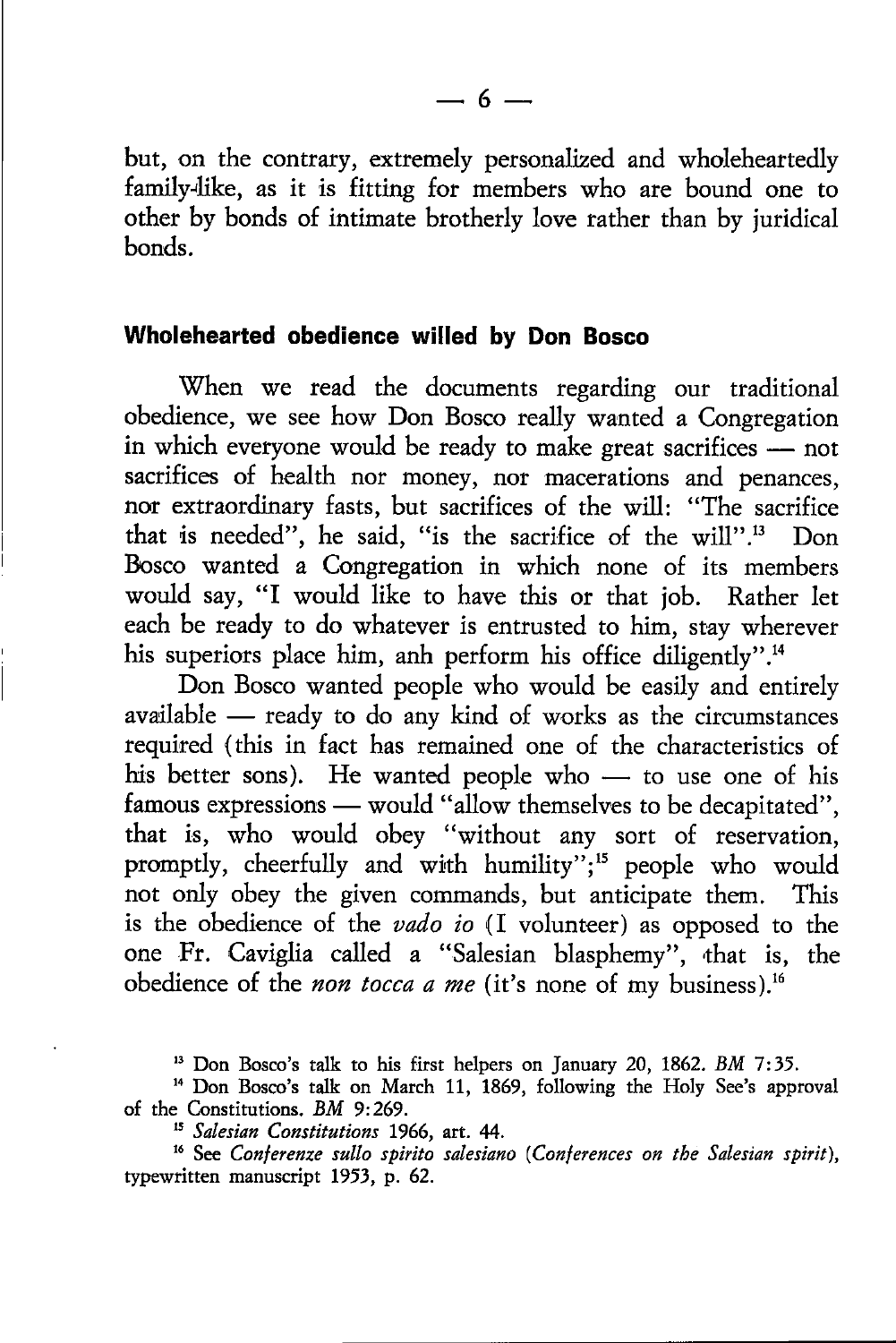Needless to say, such wholehearted, willing and generous obedience is possible only when the relationship between the one who commands and the one who obeys is not merely formal or bureaucratic, but is truly heartfelt and brotherly. For this reason Don Bosco insisted that every effort be made to preserve the necessary subordination of one to the other, "voluntarily, not forcibly".!7 To obtain this, he exhorted the Superiors "to favor as much as they could the inclinations (of their subjects) when assigning them duties".<sup>18</sup>

Don Bosco wanted that "each one (should) work according to his strength and capability".<sup>19</sup> He did not expect that one should be "bound to carry unbearable burdens", but that he be "willing to do whatever (he could)", whenever he was requested, whatever the particular need could be. $20$ 

### The superior according to Don Bosco

In the background of these recommendations we cannot but see Don Bosco's fatherly image, which describes what a Salesian Superior ought to be like in the midst of his brothers, and this it does far better than any scholarly dissettation could do. For here we see a Salesian Superior not as a cold and impersonal bureaucrat who lays upon other people's shoulders burdens which he himself would not Iift with his finger. Neither do we see him as a business manager, who is merely preoccupied with efficiency and productivity. On the contrary, we see him as a person totally dedicated to the wellbeing of his brothers, as a "loving father",<sup>21</sup> who takes great pains to provide not only what is necessary, but "also what is useful".<sup>2</sup> The "fullest confidence" which each

'7 MB 12:81. !8 BM 10:287. <sup>19</sup> BM 9:269. <sup>20</sup> *Ibid.*, 270. <sup>21</sup> Salesian Const., 1966, art. 44.  $^{12}$  Id., art. 46.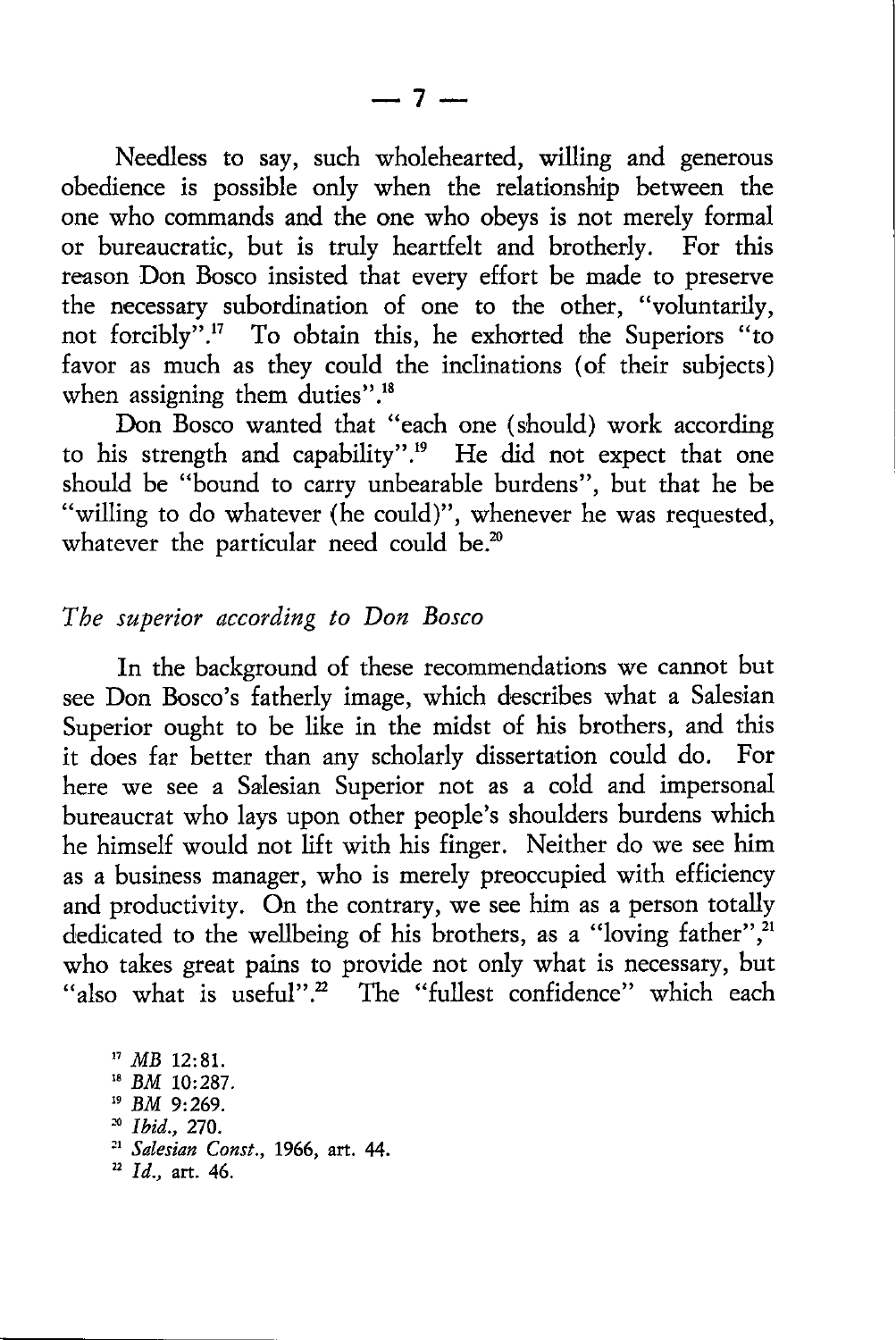confrere is to have in him<sup>23</sup> and which alone can explain the kind of wholehearted and generous obedience mentioned above, is not a blank check that he could demand outright, but it is something that he has to win for himself by striving "to make people love (him) rather than fear (him)".<sup>24</sup>

Father Caviglia, a knowledgeable and authoritative witness of the Salesian spiritual ttadition, assures us that this was the style of relationship Don Bosco wanted to exist between subjects and Superiors. "Don Bosco conceived a religious congregation of simple vows", Father Caviglia says, "but he wanted it to be made up of alive and thinking men, capable of spontaneous action. The work which has been done and remains to be done by his Congregation is of such quantity and quality that it cannot be conceived without free-willed individual action, and cannot be reconciled with a lifestyle which, though meritorious before God under different conditions, could here become a handicap in the performance of our work".<sup>25</sup>

Father Caviglia concludes his remarks with a truly noteworthy statement: "I know I can state that Don Bosco, even though he demanded of his own men a loving and kind discipline as of Christian and religious people, nevertheless respected their wills and ideas to the highest possible degree, leaving, so to say, lots and lots of breathing space around each of them".<sup>26</sup>

#### Obeying for supernatural reasons

The exercise of this type of authority  $-$  so human and respectful of the individual — runs the risk of lacking supernatural respectuu of the marviolal — runs the risk of lacking supernatural<br>motivation. Don Bosco himself, in a talk to the Rectors following

- <sup>23</sup> Id., art. 47.<br><sup>24</sup> Don Bosco's counsels to Fr. Rua, first Salesian Rector, in BM 7:317.<br><sup>25</sup> A. Caviglia, *Don Bosco*, p. 25.
- 
- $^{26}$  Id., 169.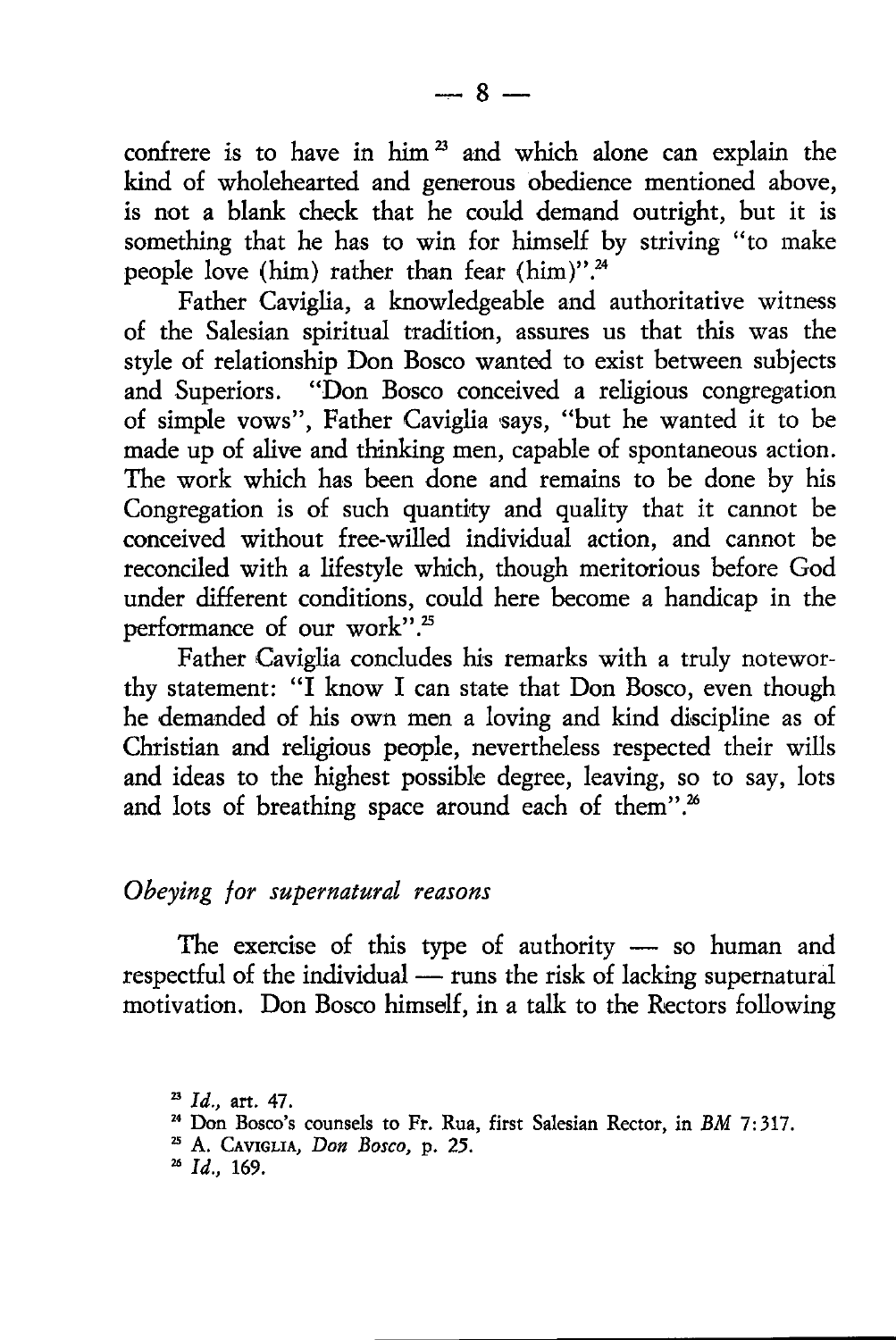the final approval of the Constitutions (September 25, 1875), acknowledged that "until now obedience (has) been more personal than religious. Let us avoid this serious error", he said. "Never obey just because this person or that one is giving the command, but for feasons of a higher order, because it is God who commands us, no matter through whom his order is given. Let us begin to practice this religious virtue ourselves, and then let us try ro instill it in others ever so slowly. We shall have accomplished little until we have attained it. Let us not do things because we like doing them or because we like the person who orders us to do them... Stress this principle in your conferences and sermons, when hearing confessions, and on every other possible occasion".<sup>27</sup>

Such transcendent dimension of religious obedience which is a sharing in Christ's obedience to his Father.<sup>28</sup> had certainly to be safeguarded at all costs, lest the very essence of religious life be lost. But perhaps some of the Superiors in Don Bosco's times found it more convenienr to insist on this principle than to imitate Don Bosco's fatherly goodness and kindness. Some of them found it easier to follow "the speedier and less onerous way" of issuing orders than that of helping their people to become mature through a truly adult and responsible obedience. That is why Don Bosco in his famed letter written in Rome in 1884 complained that "the warmth of charity" was gradually being replaced with "the coldness of regulations".<sup>29</sup>

This is the complaint of a man who feared that his work could be distorted. He was afraid of seeing in his work the signs of an orgarization in which greater emphasis would be placed on efficiency than on the person, thus running the risk of fostering legalism and formalism. He feared the disappearance of the family spirit that fraternal communion in which not the

<sup>27</sup> MB 11:356<br><sup>28</sup> See Lumen Gentium, 42a; Perfectae Caritatis, 14a.

 $^{29}$  MB 17:111-112.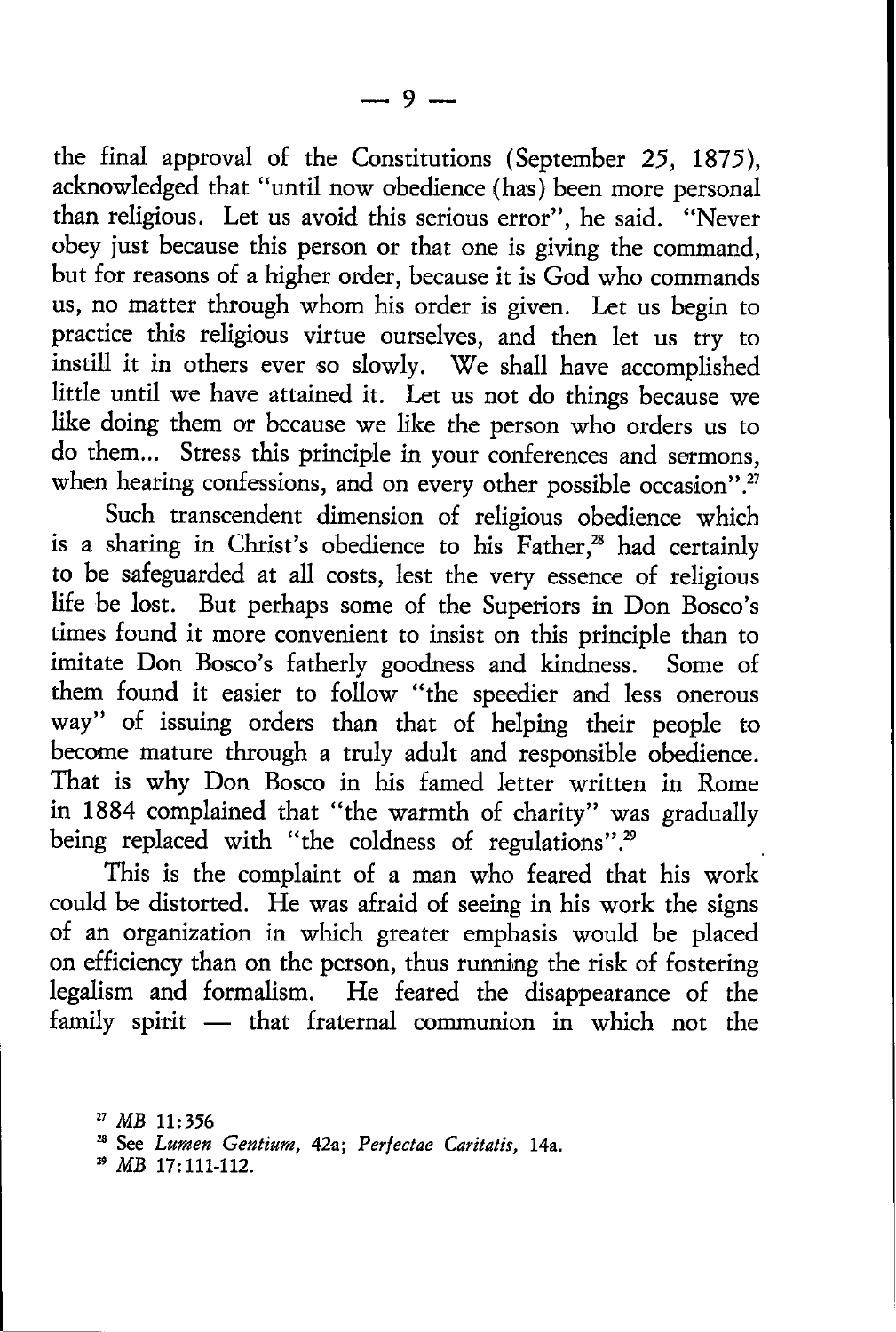coldness of the law but "the warmth of charity is the rule".<sup>30</sup>

### A delicate balance

Being a realist, Don Bosco could not ignore the difficulties and risks involved in keeping a delicate balance between divine and human elements, between individual and community needs. Any excessive unilateral emphasis on either could cause <sup>a</sup> dangerous unbalance and make people fall either into a disembodied spiritualism leading to an authoritatianism which would almost systematically sacrifice persons to principles, or into <sup>a</sup> purely earthbound humanism leading, in its turn, to gross individualism.

Whenever either the transcendent dimension of obedience or brotherly union with its inherent sense of belonging and solidarity should be lacking, the Congregation would then inevitably begin to fall apart.

The Pia Salesianorum Societas qualis esse periclitarur {Pious Salesian Society such as it threatens to become) of the Dream at San Benigno,<sup>31</sup> on whose mantle nothing but a "moth-eaten gaping hole marked the spot previously covered by the diamond of obedience", should make the sons of Don Bosco of all generations pause and reflect most seriously.

## Today's 'reasons' for individualism

We have an assurance that in the past the pitfalls of a wrong conception of obedience have been avoided from Father Caviglia himself, who wrote that Don Bosco "instilled into his Con' gregation such sense of freedom and order and left it such <sup>a</sup> tradition of. adaptability and independence and such spirit of

<sup>30</sup> Ibid.

<sup>&</sup>lt;sup>31</sup> Dream of September 10, 1881, in *MB* 15:183-187.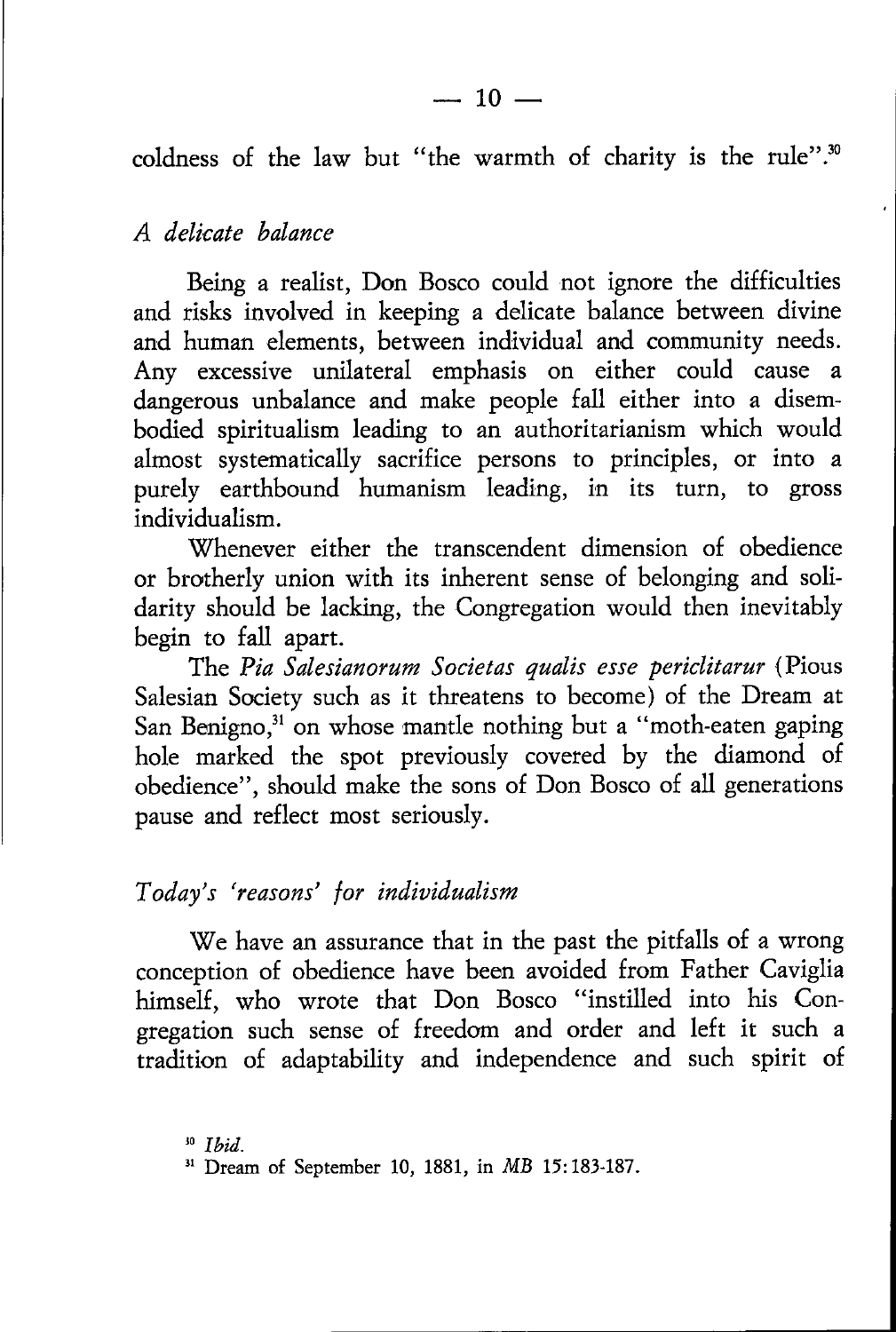initiative and work that, barring human malice and forgetfulness of the Founder, it will last in spite of the srorms that will break out".<sup>32</sup>

I most willingly second Fr. Caviglia's declaration, and I find it to be in agreement not only with my hopes, but also with my convictions. Nevertheless, I cannot overlook the precise conditions that go with its fulfilment and that demand of us <sup>a</sup> constant verification and a serious self-examination.

From the observation post where Divine Providence has placed me, despite the obvious fact that not everything can always be known in all its details, certain basic rends in our Congregation can, however, be discerned more clearly by me than those, such as you, dear Confreres, who are in contact with a necessarily more limited reality, and this is true whether such rrends are for the better or for the worse. With regard to the issue at hand, f must state that the evil and the danger of individualism do exist in our Congregation, even if its manifestarion, growth and graviry vary from place to place. (It will be the task of the General Chapter to check on the seriousness of this evil and to prescribe timely and adequate remedies).

Even if, as it was stated, this evil is not new, some reasons adduced for its justification like having recourse to the - documents of Vatican II or the Acts of the Special General Chapter — are quite new. We cannot but note that such attempts enapter — are quite new. We cannot but note that such attempts<br>to justification — partially and unilaterally true and thus subto justification – partially and unnaterally true and thus sub-<br>stantially false – make this evil even more dangerous inasmuch stantiary raise – make this evil even more eas it is not perceived and recognized as such.

# When the individual becomes absolute

The basic motivation for modern-day individualism often rests on an overexaltation of the individual, who is viewed as

<sup>32</sup> A. CAVIGLIA, Don Bosco, p. 41.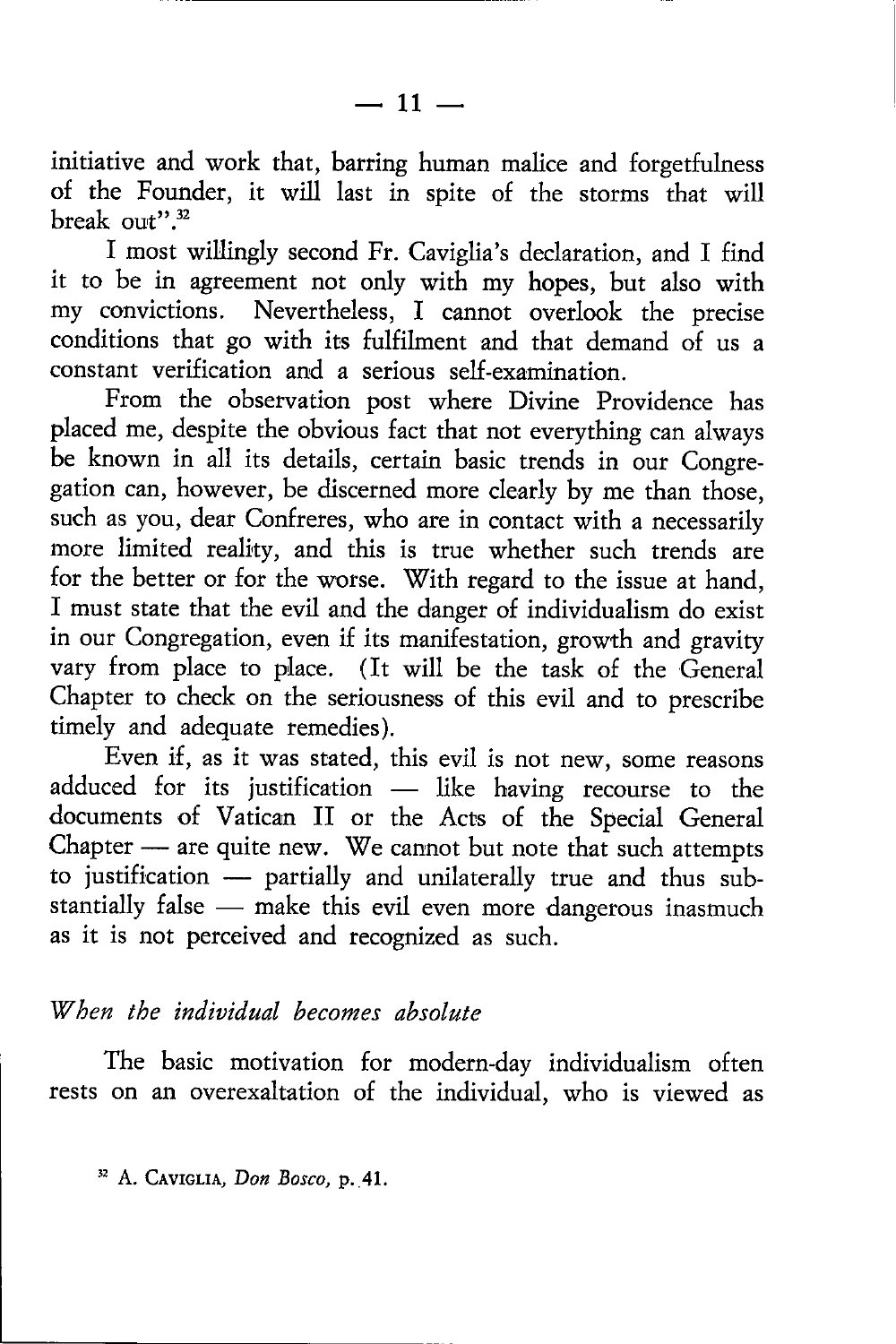self-sufficient, independent, subject to no criticism or censure, to whom, however, everything must be subject. This becomes, so to say, a pathological defence not of authentic freedom, but of a freedom which is an end in itself, without substance and often without aims.

This way of thinking, which is widespread in present-day society, finds its way into our lives imperceptibly under the most specious pretexts, and manifests itself in the most varied aspects of our lives.

#### Individualism and apostolate

In the field of our apostolate we see this way of thinking reflected in the attitude of those who under the pretext of respecting everybody's conscience no longer dare to ptoclaim the Gospel message in its entirety, and limit themselves to stress only those points which are not so sharply opposed to curent opinion.

We see it reflected in the fear of those who refrain from inviting the faithful to the reception of the sacraments, especially the sacrament of reconciliation; we see it in the fear of those who avoid setting before youth the ideal, the value and the beauty of the religious and priestly vocations, though this be done in the context of the common Christian vocation.

These people do not seem to realize that by so doing they violate that very freedom they vow to defend. Infact a man's choice can be perfectly free and responsible only when he is fully informed; but he cannot be so as long as, due to culpable omissions, only a patial and consequently faulty view of realiry is presented.

### Individualism and formation

Such an individualistic and myopic view is also projected into the field of formation where, on the premise that the Constitutions invite each member "to assume gradually the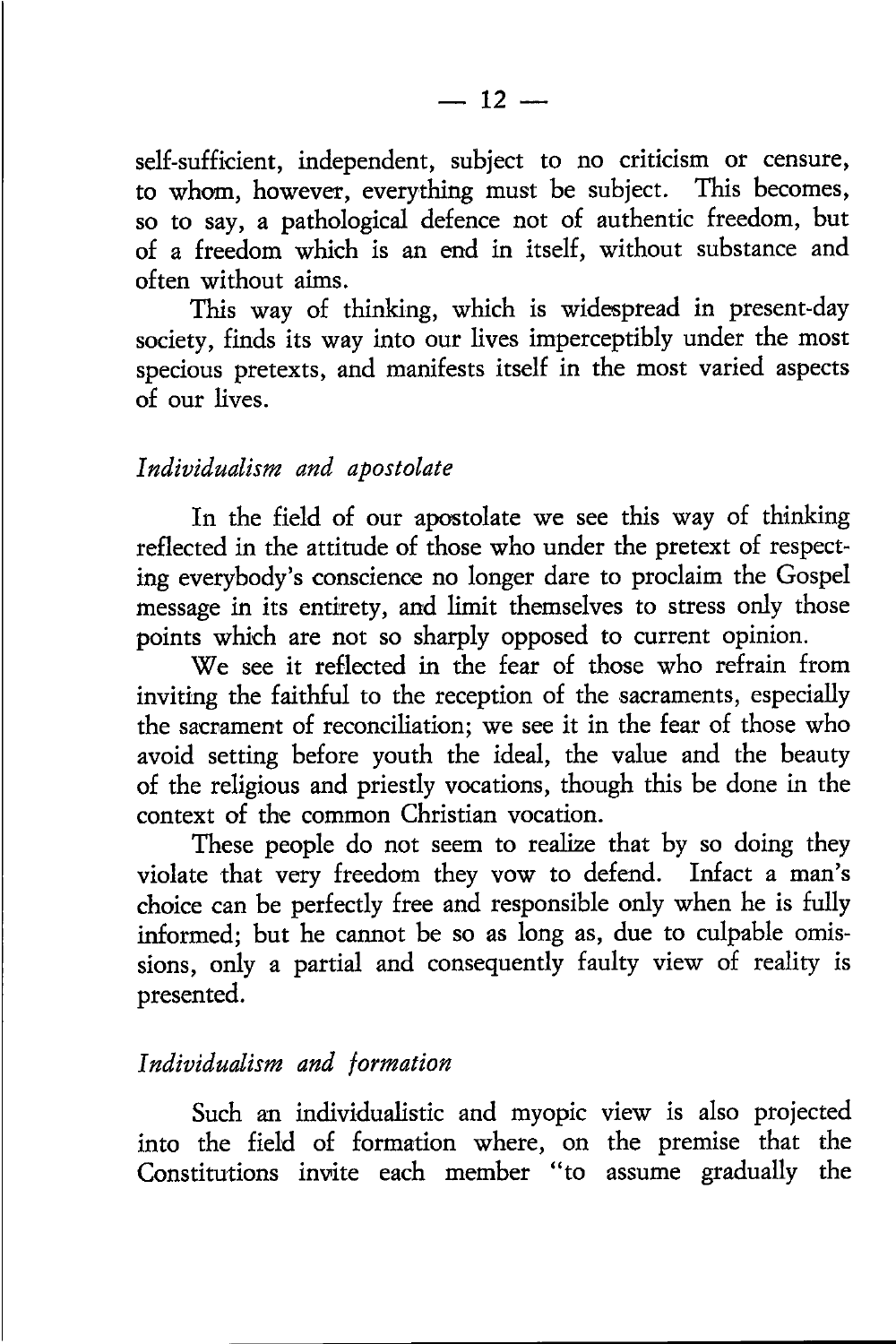responsibility for his own formation",<sup>33</sup> an individual claims total self-sufficiency in the field of formation from the moment that he knows what is good for himself and what he needs for his maturation.

### Individualism and vocation

A view of this kind is also reflected in the very concept of 'personal vocation', that is a vocation to the attainment of one's own life goals independently of others, outside the sphere of the vocation and mission of the Congregation, brought about at any cost, even in open opposition to the will and guidelines of those responsible.

To justify this view, an appeal is made to one's conscience, which is understood as the sole judge on the matter — and an which is understood as the sole judge of the matter  $-$  and all infallible and final one at that,  $-$  as though in-depth spiritual discernment were within everybody's reach, and positive sciences would not give us enough warning about how easily man can be a victim of illusions and self-deception...as though the individual could dispense with his community and Superior in the discernment of God's will and of his own charisms...<sup>34</sup> as though God's gifts to the individual were not for "the common good"<sup>35</sup> but only for furthering one's own ego...as though, finally, the vocation of a single member of Christ's body could be fulfilled apart from the common vocation, independently of the other members.

#### Individualism and authority

It is inevitable that a person with such an individualistic cast of mind would collide head-on with any one in authority

<sup>33</sup> Salesian Const., art. 105. <sup>34</sup> Id., art. 95 and 97.  $35$  1 Cor. 12:7.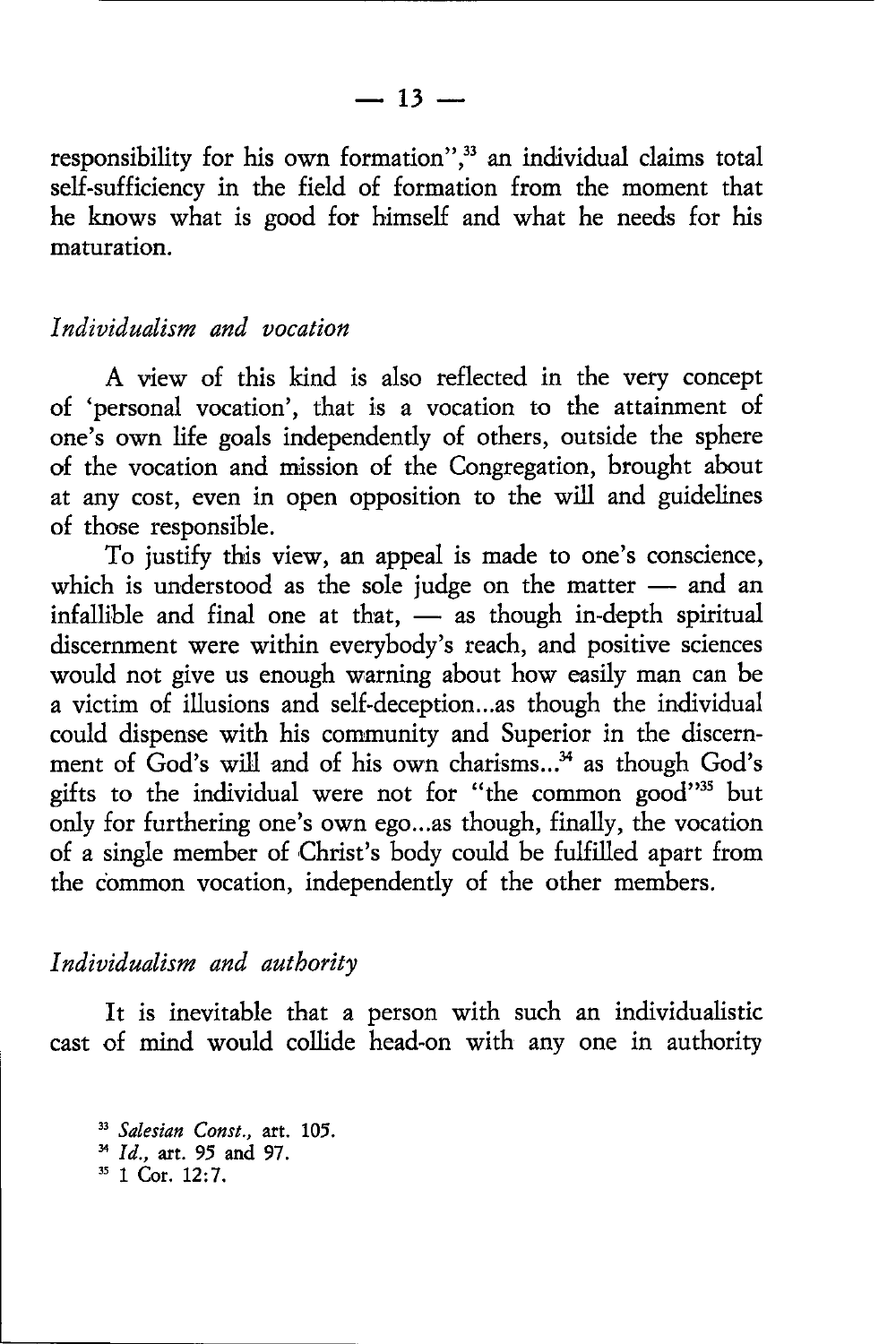who would but call his attention in gentle and general terms to the needs of the common good and brotherly union.

As a rule, such an individual has become afflicted with a kind of a sudden allergic reaction to every intervention - even a  $\frac{1}{2}$  a sudden analytic reaction to every intervention  $\frac{1}{2}$  even a egammate one - or ins-

We emphasize that "authority means service", without, however, going to great lengths to specify what kind of service it is. We seem to forget all too easily that within the Church we arc all at each other's service, and that the service to be rendered by authority is not that of becoming an automatic executor of the will of one's brothers, but that "of serving in their brothers the design of the Father's love".<sup>36</sup> This "design of love" can, of course, be revealed through the opinions, wishes and deliberations of the brothers, provided they are docile to the Spirir and intimately united among themselves.

We must in fact realize that not every gathering of confreres is capable of spiritual discernment by the mere fact of being <sup>a</sup> gathering... If the individuals are not docile to the Spirit and not united in charity, their gathering is not an occasion for the discernment of God's will, but one for contradiction, sterile contestation and abuse of power,

In a situation of this kind in no way does the individualist want the Superior to make decisions. He wants him simply to endorse what the majority has decided. He stands ready, however, to appeal to the unquestionable verdict of his own conscience, in case the opinion of the majority runs counter to his own.

Such a 'liberated' attitude towards local authority extends also to the central authority of the Congregation, and at times it goes as far as to contest, in the name of personal conscience and

<sup>\*</sup> Eoangelica Testificatio, 25 in The Pope Speaks quaterly, vol. 16, No. <sup>2</sup> (Summer '71), p. 117.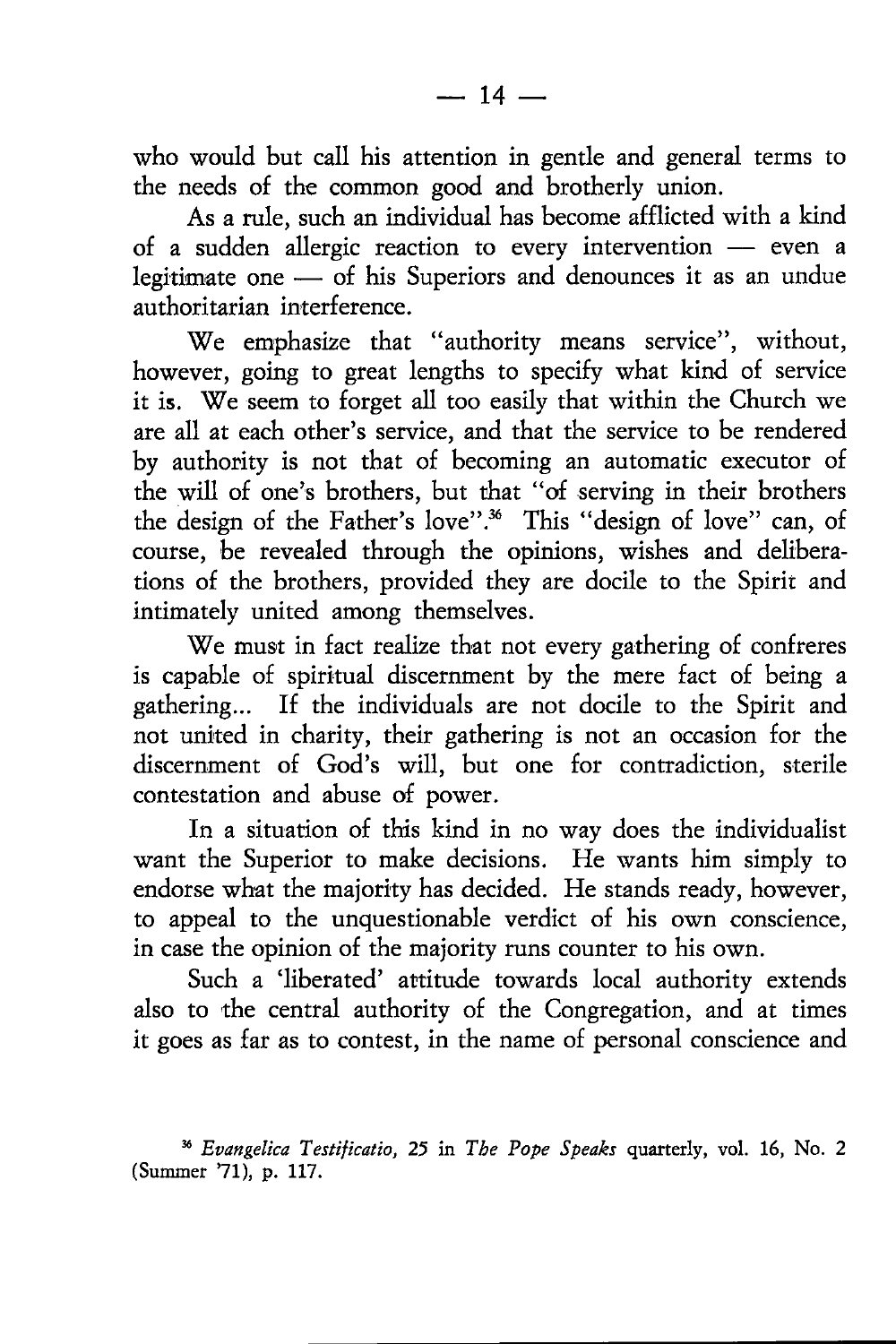responsibility, the teachings and guidelines of ecclesiastical authority.

#### Individualism and Rule

We wonder how one with such basic attitude of distrust for any thought or decision not in agreement with his own would acknowledge and observe the Rule or, for that matter, any kind of norm. At best he would not contest the existence of rules and regulations; rather, if they happened to be to his advantage, he would willingly appeal to them. What he dislikes and contests is theit binding force.

He claims that the new importance gained by the person with respect to the institutions which, according to him, always try to constrain and condition the person, necessarily implies <sup>a</sup> slackening in the observance of any rule. Rules are nothing but 'examples', 'suggestions', which each confrere or community could take up or drop at will, depending on whether they suit the citcumstances or not. And the evaluation of the circumstances is usually left to the 'conscience' of each individual...

# Individualism and belonging to the Congregation

It should be clear that such an attitude not only paralyzes the activity of the Congregation, but also break up its organism. The very first to feel these effects is the one affected by this evil. For it is inevitable that such person living under the banner of. arbttrainess and phoney spontaneity slips sooner or later into a progressive crisis of his sense of belonging to the Congregation and into the ensuing crisis of his vocational, religious and priestly identity.

It is in the very nature of individualism that one affected with it drifts progressively away from the community whose values he no longer cherishes, whose rules he no longer observes,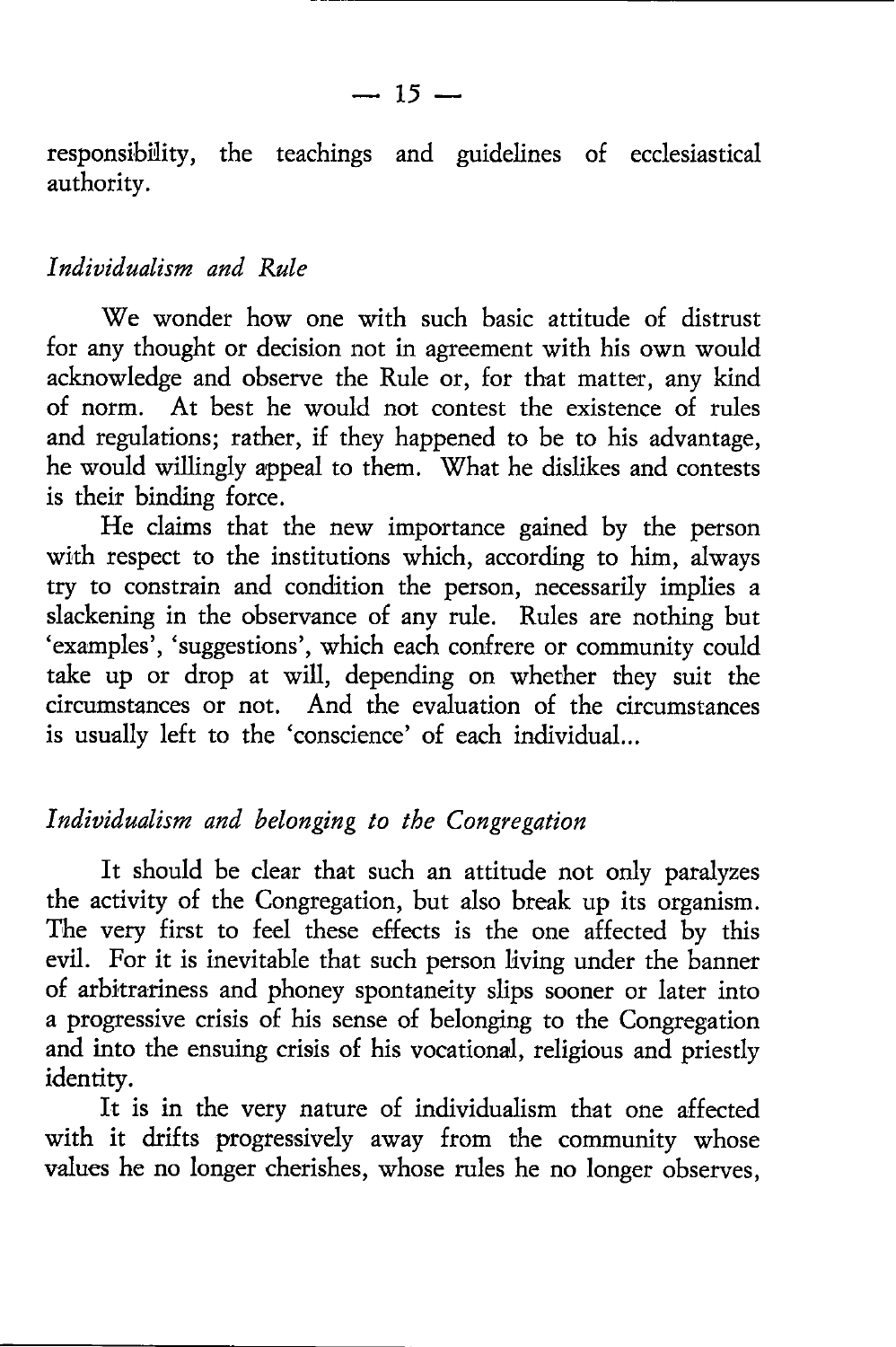whose Superiors he no longer recognizes, and in whose life he shares less and less.

All this may at first remain hidden not only to his confreres, but also (strangely enough) to the individualist himself, for the reason that he still feels a certain sentimental attachment to the values and the people of his past life. Or else, even if he no longer feels he can identify with the Congregation as is today, he may at times identify with an imaginary Congregation which may one day be more to his tastes, views and plans - tastes, hay one day be more to instances, views and plans — tastes,<br>views and plans which in reality are always further afield from the charism of our Congregation and always more foreign to its lifestyle. But sooner or later he will have to drop all pretenses, including his latest alibi, and reveal his condition in all its starkness, that is, the crisis of his Salesian vocation.

I would like you to take into serious consideration the fact that the itinerary, which I have attempted to describe, has been already covered by a number of Confreres of ours, of whom some have left us, and others, even though still in the Congregation, live in it not as brothers but as guests of, we could say, as outsidets.

I would also want you to realize that the attitudes described, despite their difference, are linked by a srict logic. This logic can be broken only if, helped by God's light and grace, we can become more aware in good time of the extreme consequences, both as individuals and as community, that this attitude foreign to our spirit can lead us to.

## Salesian reasons for "vivere in unum", Iiving in unity

As it looks today, the problem of individualism is so vast and complex that even a barely adequate exposition of it would require a much ampler consideration, one that would certainly go beyond the necessary limits of a Rector Major's Letter. Therefore, after briefly discussing this evil in its genesis and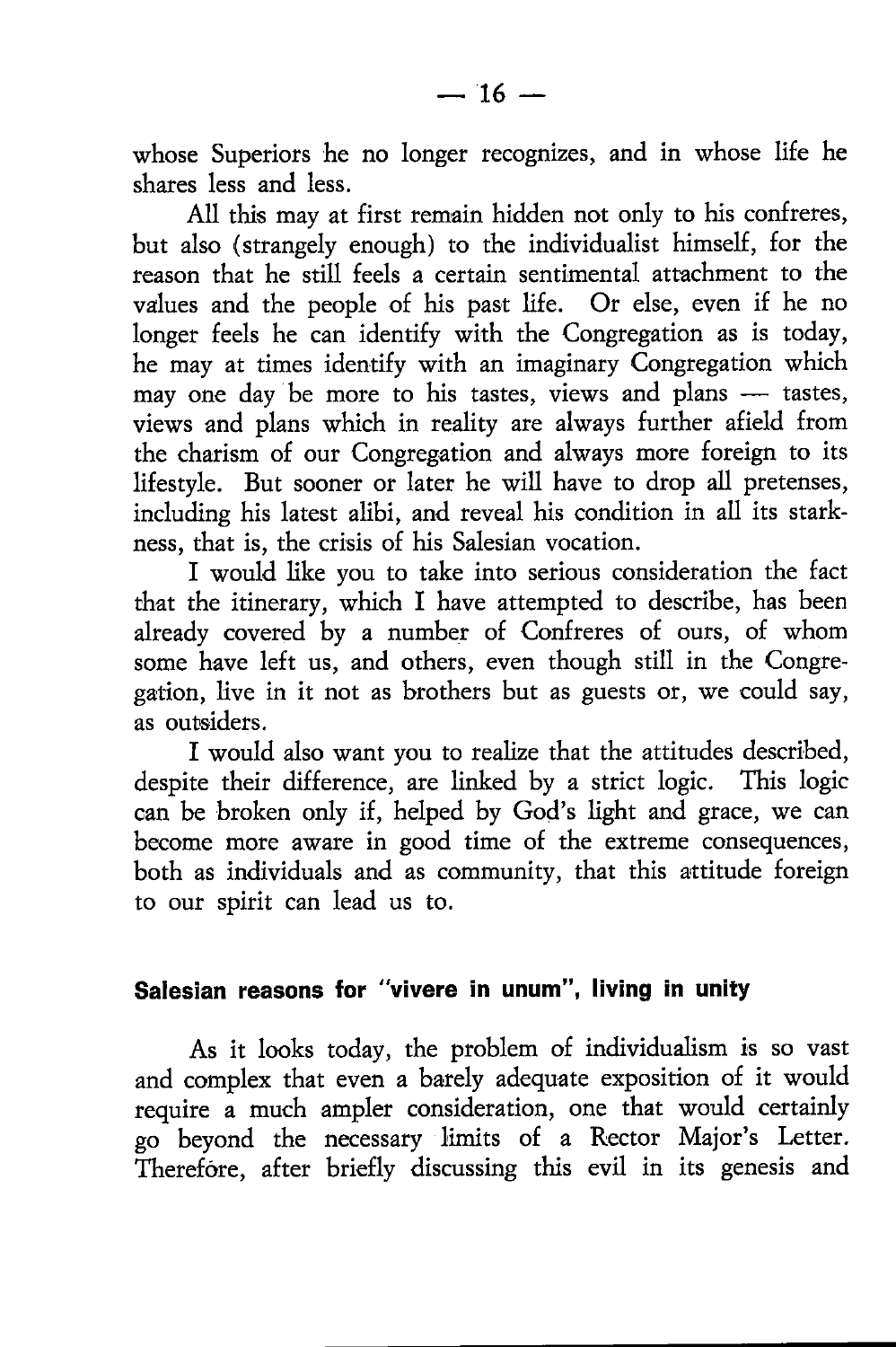development, I will only add a few more points for further reflection. Hopefully they will help us, nor to foreclose the discussion, but to carry it on among us and thus overcome this serious obstacle which threatens to cripple our Congregarion.

#### We are no longer private persons

After the Holy See's final approval of our Congregation,<sup>37</sup> Don Bosco on March 11, 1869 gave the Salesians a forthright and friendly talk — a memorable one indeed. "Tonight I shall and intendity talk – a memorable one indeed. Tomght I shall<br>tell you only a few things", he said, "but these must be borne in mind since they are, so to speak, the very basis of our Society. We are the ones who must set these principles on firm foundations so that those who come after us need only follow us".

After disclosing that "lacking ecclesiastical approval, our Society was, in many ways, somewhat suspended in air" and that "this precarious condition made it inevitable that some laxity should creep in", Don Bosco added, "But now, my dear sons, things are no longer the same. Our Congregation is approved; we are mutually bound: I to you, you to me, all of us to God. The Church has pronounced herself, God has accepted our services, and we have an obbligation to keep our promises. We are no longer private individuals but a Society, a morul body with certain privileges".<sup>38</sup>

The principle on which Don Bosco based his community life is the value of living together like brothers within the Church: "Oh, how good and delightful it is for all to live together like brothers'".<sup>39</sup> Hence the need for "vivere in unum", living together in unity. The rest of Don Bosco's talk is nothing but a detailed and practical unfolding of this fundamental principle

<sup>37</sup> Decree of March 1, 1869.<br><sup>38</sup> BM 9:268, 267.<br><sup>39</sup> Psalm 132, 1.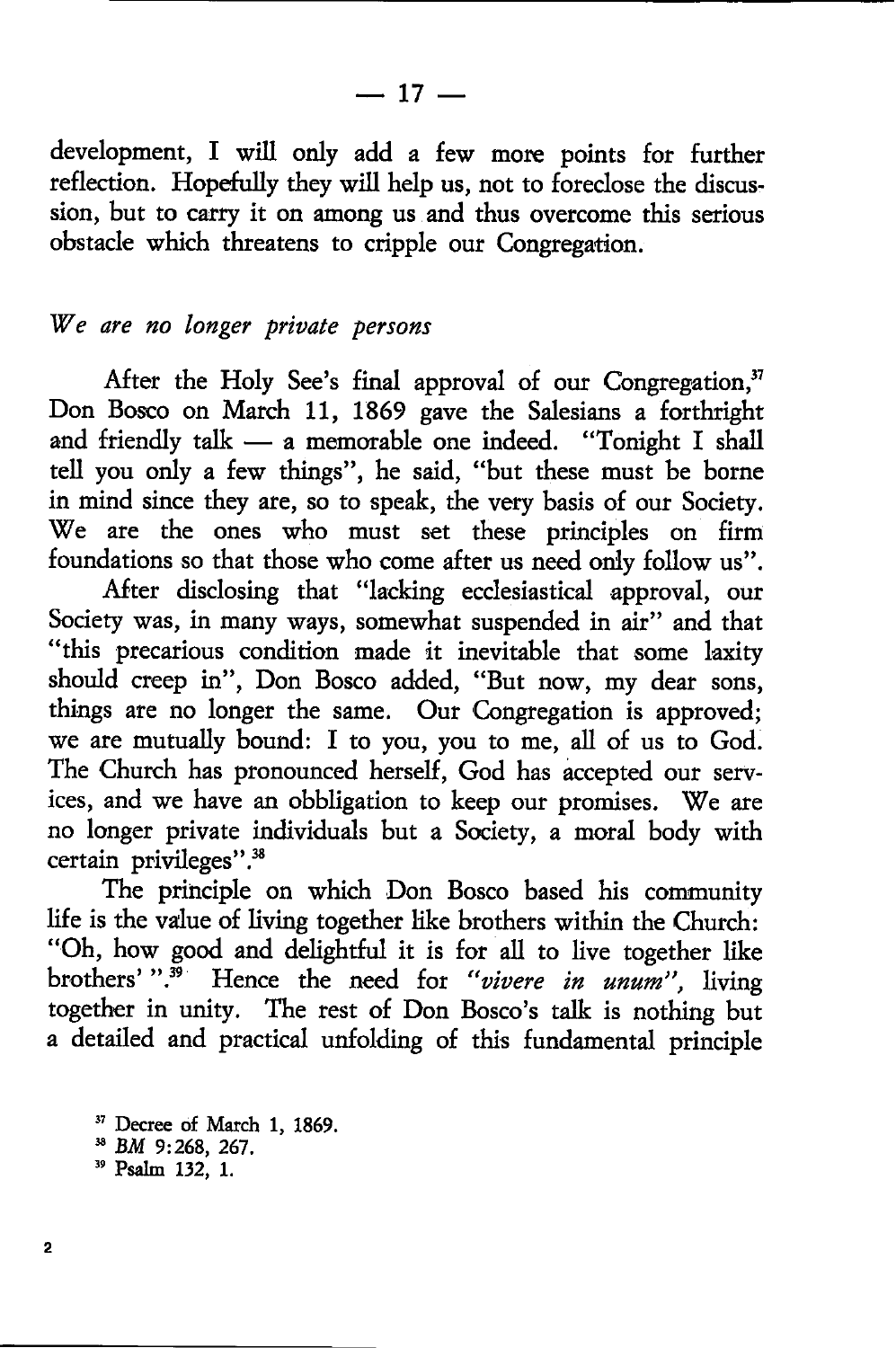in its three main aspects, that is, "habitare in unum locum, in unum agendi finem, in unum spiritum, unity of abode, unity of spirit and unity of will".

## The principle of "living in unity"

For Don Bosco "uniry of abode and of spirit" means living and acting as a body, that is, being closely bound together one to the other and all to God by the bond of obedience. "Unity of spirit" points to what kind of bond there ought to exist among us, that is, one which is inspired by that divine charity that has been poured by the Spirit into our hearts.<sup>40</sup>

A century has gone by since Don Bosco delivered his talk. Yet, even though today the cultural framework is vastly different, I believe that his words have lost nothing of their validiry. On the contrary, when read in the petspective of the Church after Vatican II, they sound more timely today that in his time. In fact, by presenting the Church more like a "mystery of communion" than a "perfect society", the Council helps us to understand more clearly how strongly we are bound one to the other and all together to God.

Made to God's image, we are destined to share in God's life in Christ, through the Spirit. Through Christ's cross and blood which broke down the barriers between us and God and amongst ourselves, we have — already here on earth — the amongst ourselves, we have — already here on earlin — the<br>opportunity to build ourselves into God's People and Body, into a brotherly communion, into the family of God's children.

The bond of brotherliness that binds one to the other in the Lord Jesus does not rise from "flesh and blood", but it is <sup>a</sup> most real one. Our brotherliness, therefore, is not imaginary, conventional and much less illusionary; on the contrary, it is

4 BM 9:26&27I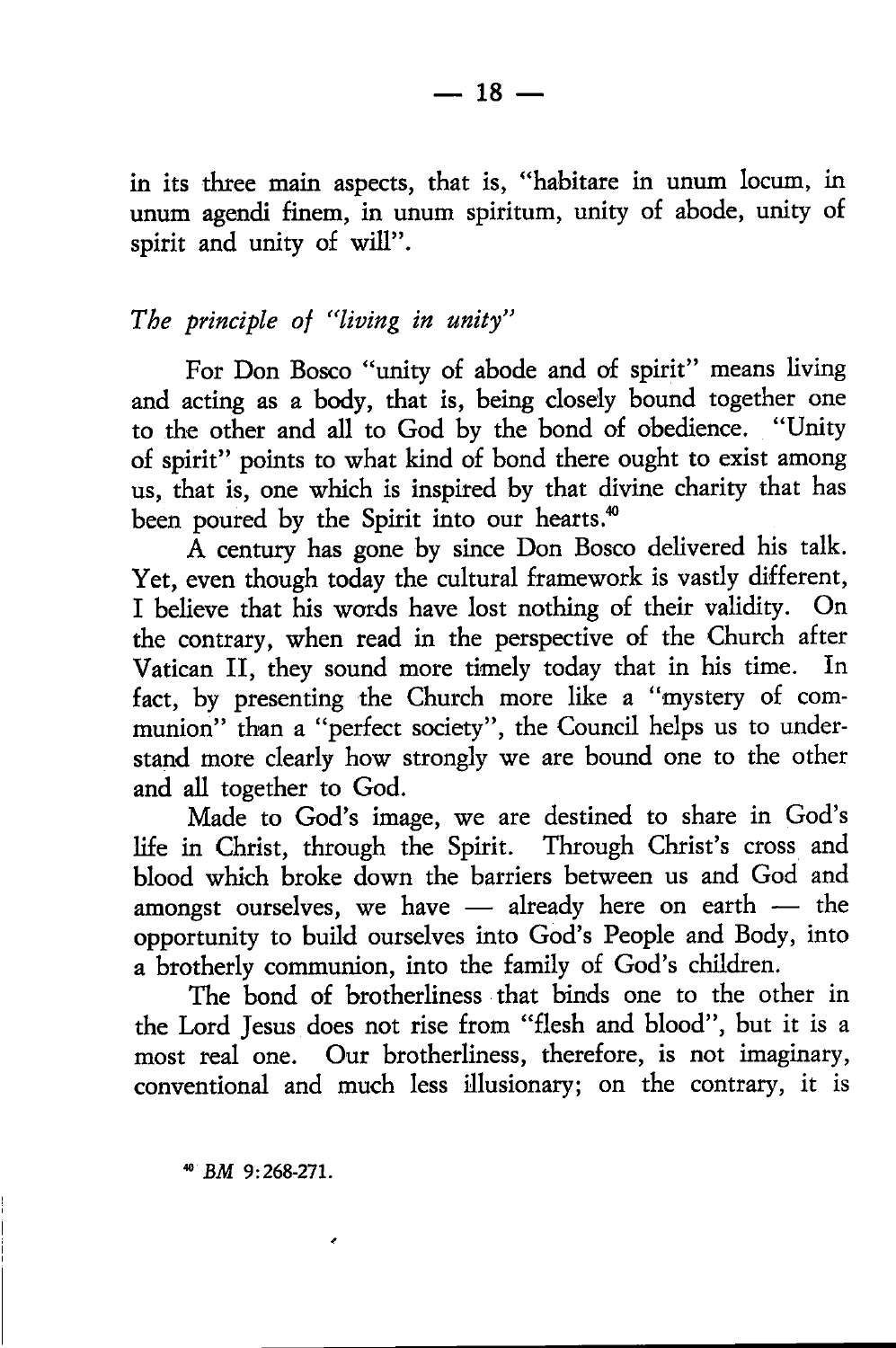grounded in the real, though mysterious, participation in God's only-begotten Son, for in Him we are truly reborn of God.

Our very vocation to the religious life within the Church is nothing else but a vocation to live more intensely and more meaningfully this brotherliness which was initiated by Baptism and is nourished and expressed by the Holy Eucharist. If we observe the various elements of our religious life attentively, we will notice that they have no other purpose. The renunciation to having our own private families, the sharing of our goods in common, the deep bond that ties us to our community, the observance of the same nile, the living together under the same roof and working together for the same end — these are elements whose only aim is to make of all of us who have been gathered whose only aim is to make of all of us who have been gathered in the Lord's name, one heart and one soul, one communion of life and love.

#### A common charism and vocation

To enable us to practice this Christian brotherliness within the Church according to our specific mission, the Spirit gave us a common charism and vocation.

The word common does not, however, mean uniform or impersonal. The common Salesian call is shared by every confrere for the fulfilrnent of his own task within the common mission.

It is said in the Constitutions that "as God has called each one to fonm part of the Salesian Society, so also has He given to each his personal gifts".<sup>41</sup> The Congregation on its part must acknowledge and accept "this individual call" and "help each member to fulfil it", $42$  by offering him "the possibility of developing his gifts of nature and of grace"<sup>43</sup> and of "an adequate

<sup>41</sup> Salesian Const., art. 4. '2 Id., art. 4.  $1d.$  art. 52.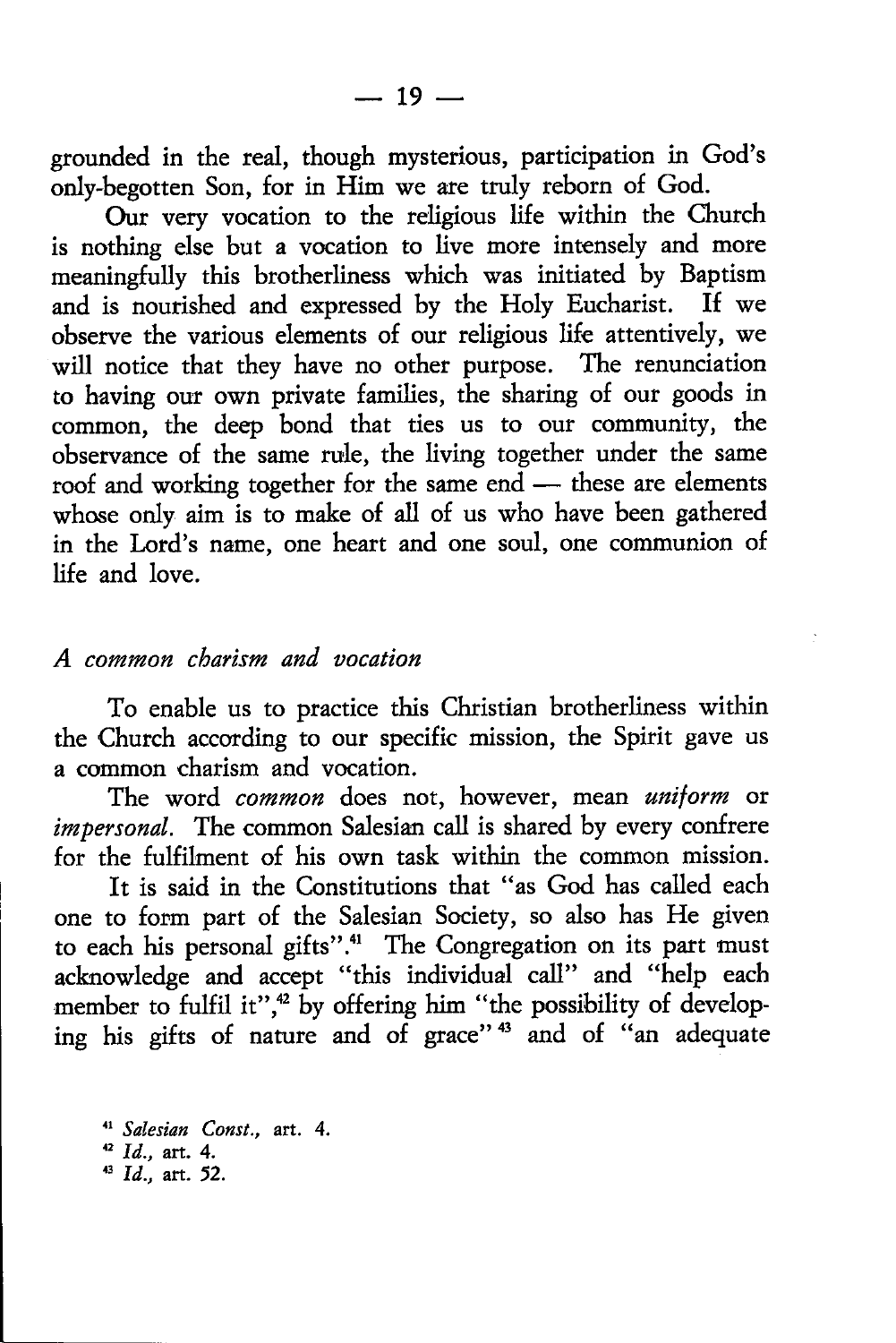preparation to carry out the task God gives him to do".<sup>44</sup>

While we admit of a true personal vocation within the common Salesian vocation, we should not, however, become confused about the meaning of the word. From all that has been said above, it should be clear to all of us that we are not dealing here with an individualistic vocation, but with one which has to be fulfilled in intimate union with the vocarion of the other confreres.

In the first place the very discernment of each confrere's personal vocation must be done "in communion". For such discernment is not the work of the one concerned alone, but of all the community to which he wishes to belong: in fact it is the community that "accepts him",<sup>45</sup> that "recognises him in his vocation",<sup>46</sup> and "is responsible for the discernment and right use" of the abilities and special gifts each has.<sup>47</sup> And again it is the communiry to which "our mission is entrusted" in the first place,<sup>48</sup>, and which sends, plans, verifies and acts "as the day-to-day interpreter of God's will".<sup>49</sup>

I think that no one should have any difficulty in understanding how in the back of these articles of our Constitutions rhere is not a vague ideology, but the very reality of the Church, of whose inner life our Congregation is a visible expression and participation.

#### Bound, to eacb other and all togetber to God

The moment of profession, in which "a Salesian gives himself totally to Christ and his fellowmen" and in which the

4  $Id.,$  art. 99.<br>
43  $Id.,$  art. 52.<br>
45  $Id.,$  art. 4<br>
47  $Id.,$  art. 97.  $48$  Id., art. 34.<br> $49$  Id., art. 91.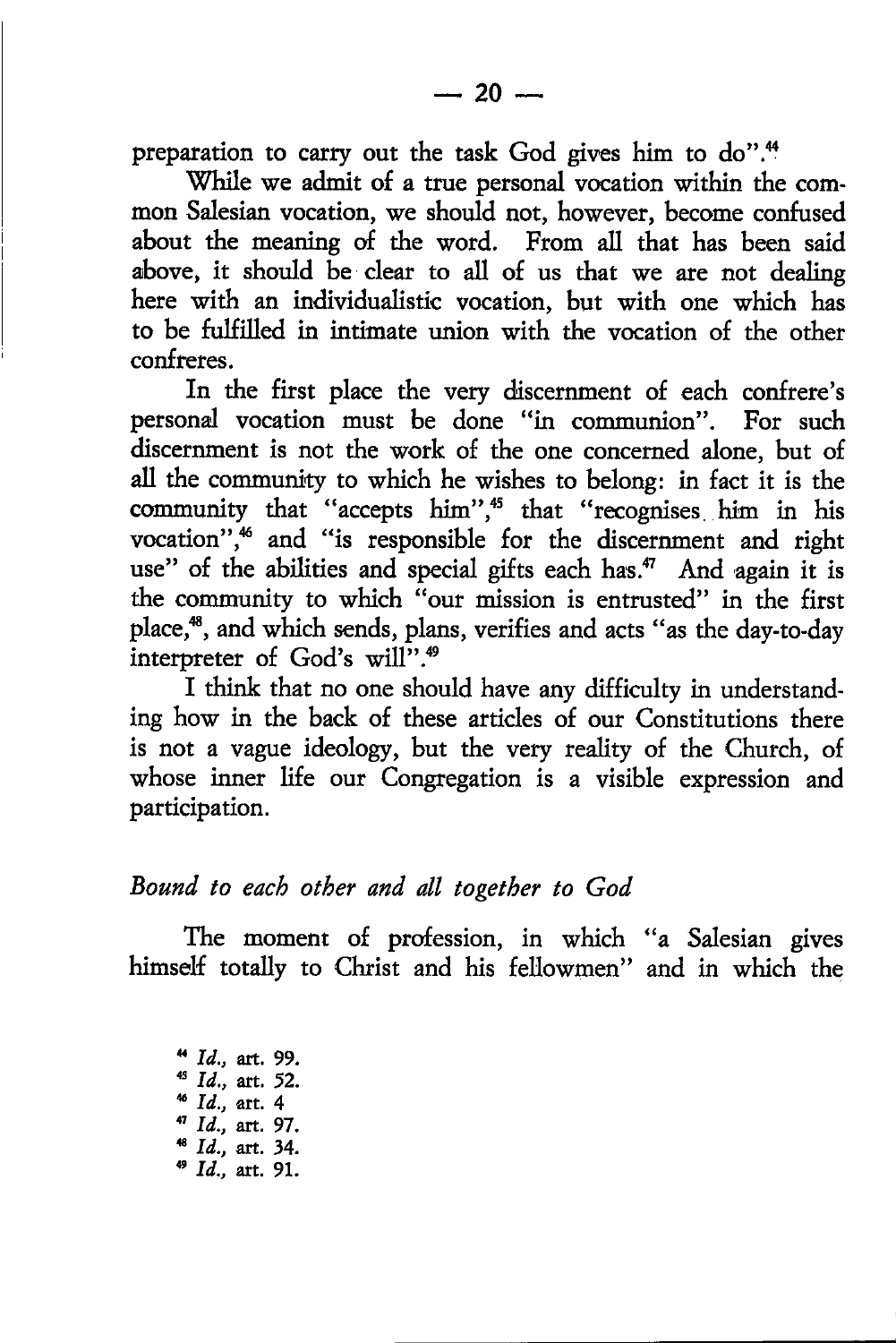community of brothers "receives him with joy",<sup>50</sup> is, if seen in its proper perspective, also the highest moment in the progressive discernment of the bond of brotherhood which binds a confrere to the others in God's name; and it is precisely upon the acknowledgement of this bond that, in the last analysis, our entire commitment to each other rests.

Thereafter, by virtue of our mutual acknowledgement of the bond of brotherhood, the religious profession supposes that, as Don Bosco said, "we are mutually bound: I to you, you to me, all of us to God".<sup>51</sup>

A religious community, being a deep communion in the Spirit, must live and act in accordance with its true nature, i.e. 'in communion'.

## a) The Superior in communion with the brothers

In the first place, he who exercises the service of authority must be bound to his brothers. He must live and act in communion with them. The authority which he exercises in the name of the Church<sup>52</sup> and of God whom he represents.<sup>53</sup> was not given to him to dominate his brothers nor to shape them to his own liking; neither was it given to him that he become a mere echo of their opinions or a mindless and spineless executor of their wishes and wills.

His authority is in itself a limited one. Thtough it the Superior Authority, whose instrument he is, must shine. In fact the power, which he certainly has, was given him by God not to subjugate his brothers nor, strictly speaking, to serve them, but to serve in them "the design of the Father's love".<sup>54</sup> It was

- 
- <sup>52</sup> Lumen Gentium, 45a; Acts of SGC, 644.
- 53 Perfectae Caritatis, 14a, c.
- s Eoangelica Testificatio, 25.

 $n^{\text{so}}$  *Id.*, art. 73.<br><sup>51</sup> *BM* 9:267.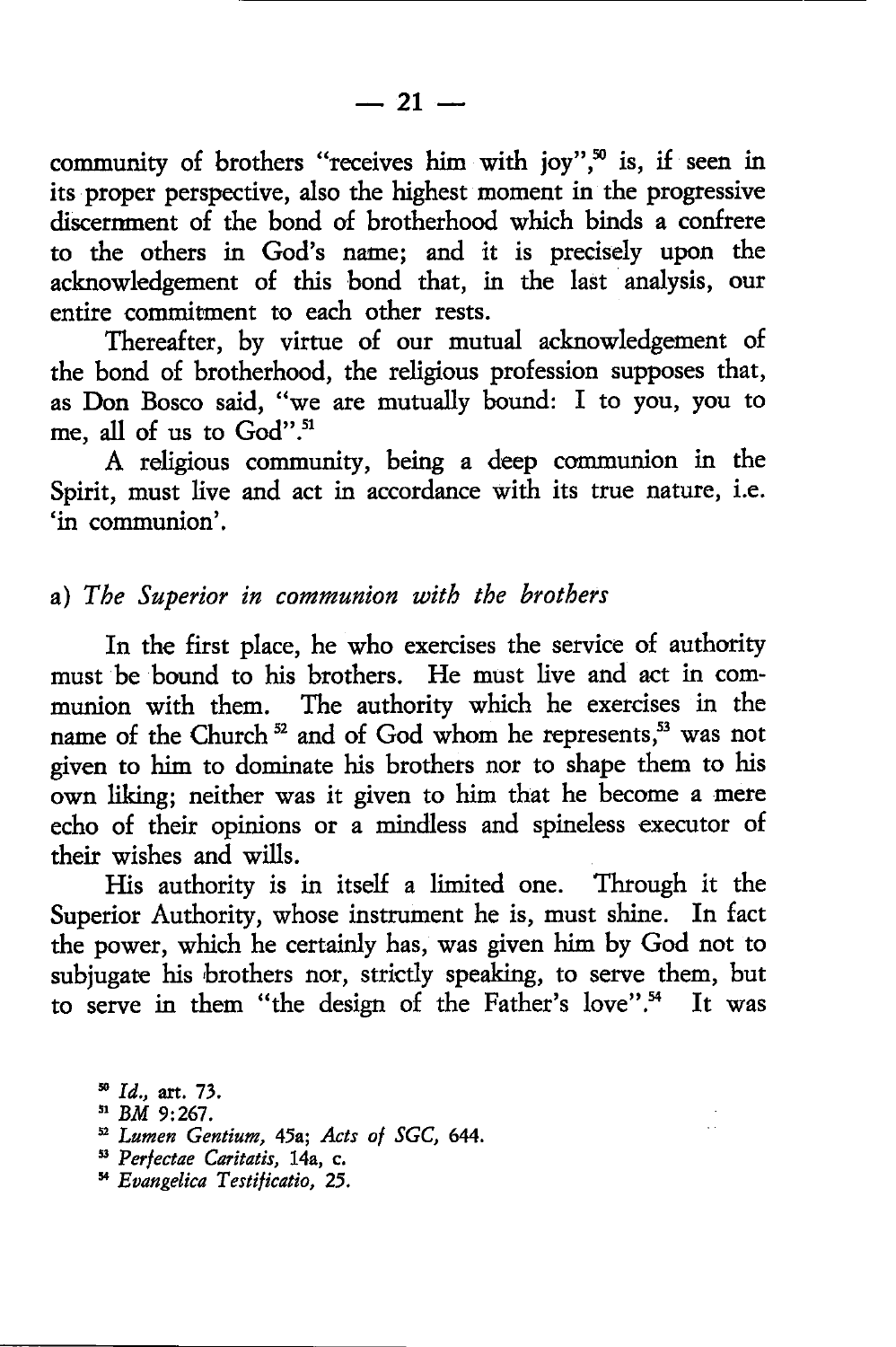given to him to bind them together, not in any way whatsoever, but "in the service of the Father".<sup>55</sup> He must, therefore, seek together with them "God's will by fraternal and patient dialogue".<sup>56</sup>

In carrying out that will, it is his duty "to coordinate the endeavours of all, keeping in mind the rights, duties and capacities of each one", and making every effort towards preserving his community "in unity".<sup>57</sup>

## b) The contreres in communion with the Superior

\7hile on one side the Superior is closely bound with his brothers, on the other they, too, must live and act in close communion with him, because he is "the sign of Christ uniting his followers in the service of the Father".<sup>58</sup>

Fot this reason he must place himself at the center of the community at the confluence of the wills of the individual confreres, so that he and they respond all together to the Lord's call in a visible line of convergence determined by the Rule.

In fact within the community the Superior must be the visible bond of fraternal communion, the pivotal point in the community's search for God's wil, and the sure guide to faithfulness to the Spirit.

# c) All bound together uitb God

Lastly, all — Superiors and confreres — are bound together  $\frac{2}{3}$  with God. In the final analysis, in a community there is no one who commands and no one who obeys, but all obey, "even though (they) have different tasks to perform".<sup>59</sup> In other words,

55 See Salesian Const., art. 54. % Id., art. 94.  $^{57}$  *Id.*, art. 54.  $38$  *Ibid.*  $1d.,$  art. 94.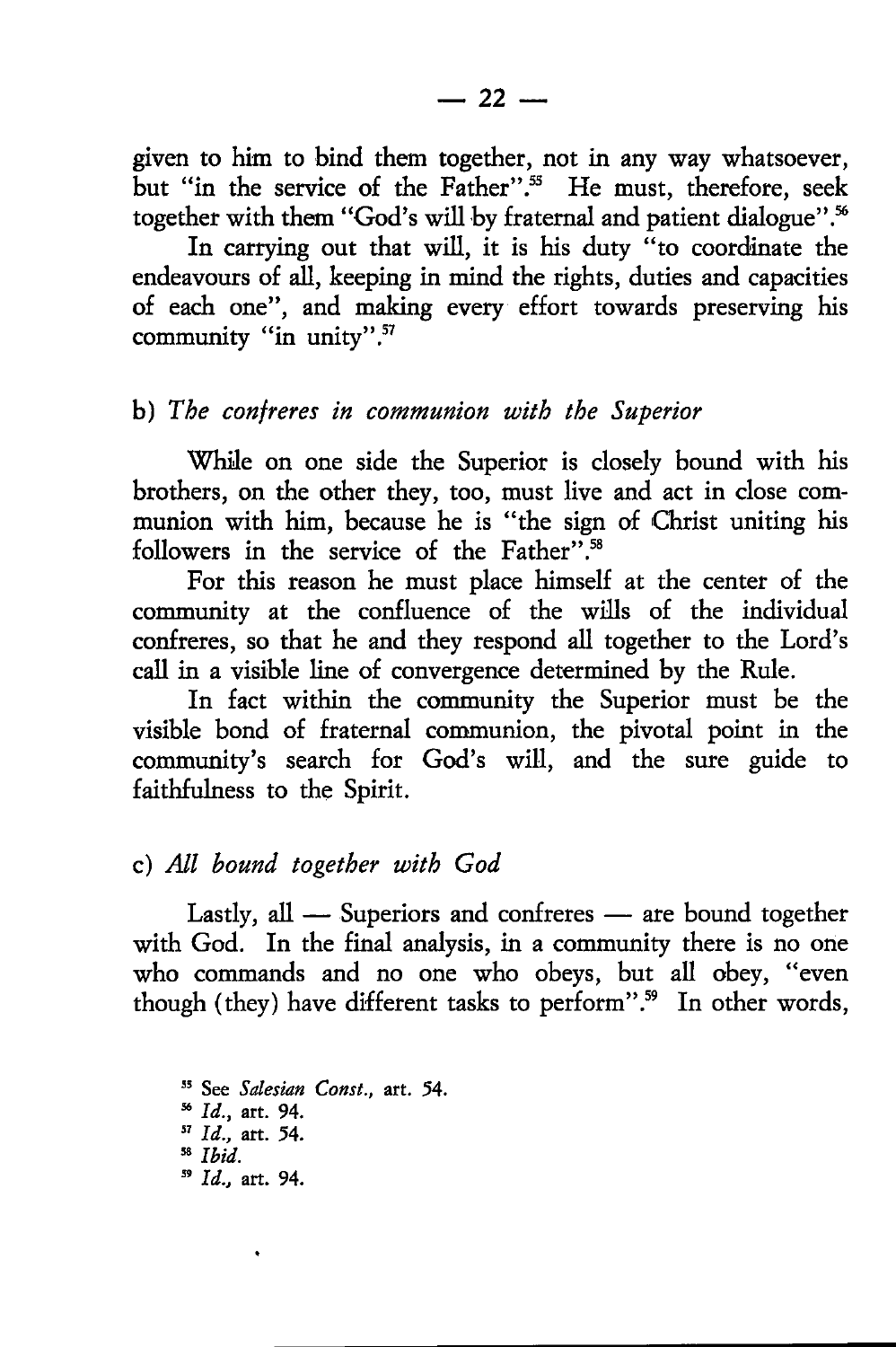all obey a will that transcends them, and that has entrusted them with a mission to be carried out in communion. In fact, the mystery of Christ's obedience to his Father is reflected and fulfilled in each confrete, taken not alone, but in intimate communion with his brothers.

## Poverty and the value of the Rule

On account of the relationships and commitments that this bond of charity supposes, it tends by its own nature to pass from an interior bond to a visible and social one, and the Rule is the expression of the commitment we have solemnly taken upon ourselves with our religious profession. In the Foreword to our Constitutions the Rule is rightly defined as "a way that leads to love".

This definition, while underscoring the Rule as a means, indicates also its limitations and value.

First of all, it is "a way to love", not love itself. Love, though it is never set against the law, is by far superior to it, and reaches into the full freedom of the spirit and the kingdom of pure love where no law could ever readr. If love is not the foundation of the observance of the Rule, the spirit of its interpretation and its very goal, then even its most exact observance is nothing, is of no avail. $60$ 

In reality the Rule is nothing but the codification of the spiritual experience of our Founder, a norm of life which today can bring us to the same love of God and of youth as it brought Don Bosco. This is in fact the most precious heritage of our Congregation — not a letter that becomes old and moldered, but - a spirit that catries life and can be vitally transmitted from generation to generation.

The fact that the Rule is "a way to love", rather than belit-

60 See 1 Cor. 13:2.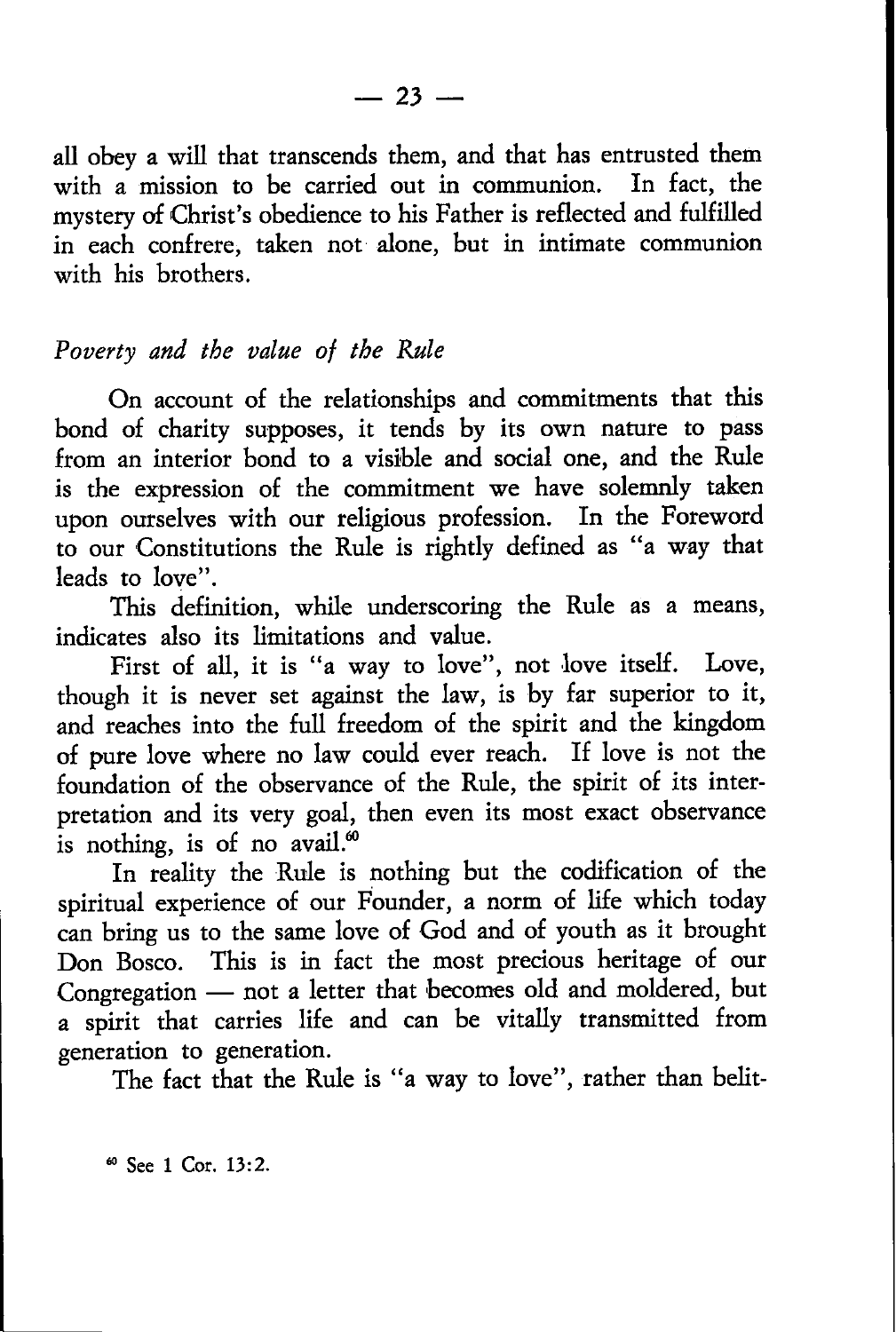tling it, helps us ro discover its true value. If in ir our vocation's identity is contained and defined and our mutual commitments taken up on profession day are spelled out, then the Rule becomes for us the expression of the will of God, who calls us to live and work in such a way as to become "in our own Salesian way...signs and bearers" <sup>of</sup> of his love for youth.

It is especially because the Rule conrains so high values of communion with God and with our brothers, that these are unavoidably compromised whenever it is not observed faithfully. Evidently, not each breach of the Rule compromises those values to the same extent, because there is surely a hierarchy among the values fostered by the Rule. It is also true, however, that every willful, even small, non-observance, every arbitrary, though slight, interpretation is a weakening of the bond that unites us to God. For it is God himself who wills us to carry out the mission he entrusted to us "in brotherly communion", and it is precisely in the faithful and deliberate observance of the Rule that brotherly communion is made real and explicit.

#### Gonclusion: Living a life of charity

Let us now conclude this reflection of ours on the deadly virus of individualism. As you may have noticed, our reflection was to a large extent supported by Salesian arguments — and<br>this for a good reason. this for a good reason.

It may be useful to call your atrention to this point once again: Don Bosco, a man deeply knowledgeable of the human mind and enriched with an exceptional experience of the basic values needed by his sons for their lives and their activities, never ceased insisting on the need of union of minds and souls and the need of curbing one's own individualistic ways.

At the same time he, however, never tired of repeating that

<sup>61</sup> Salesian Const., art. 2.